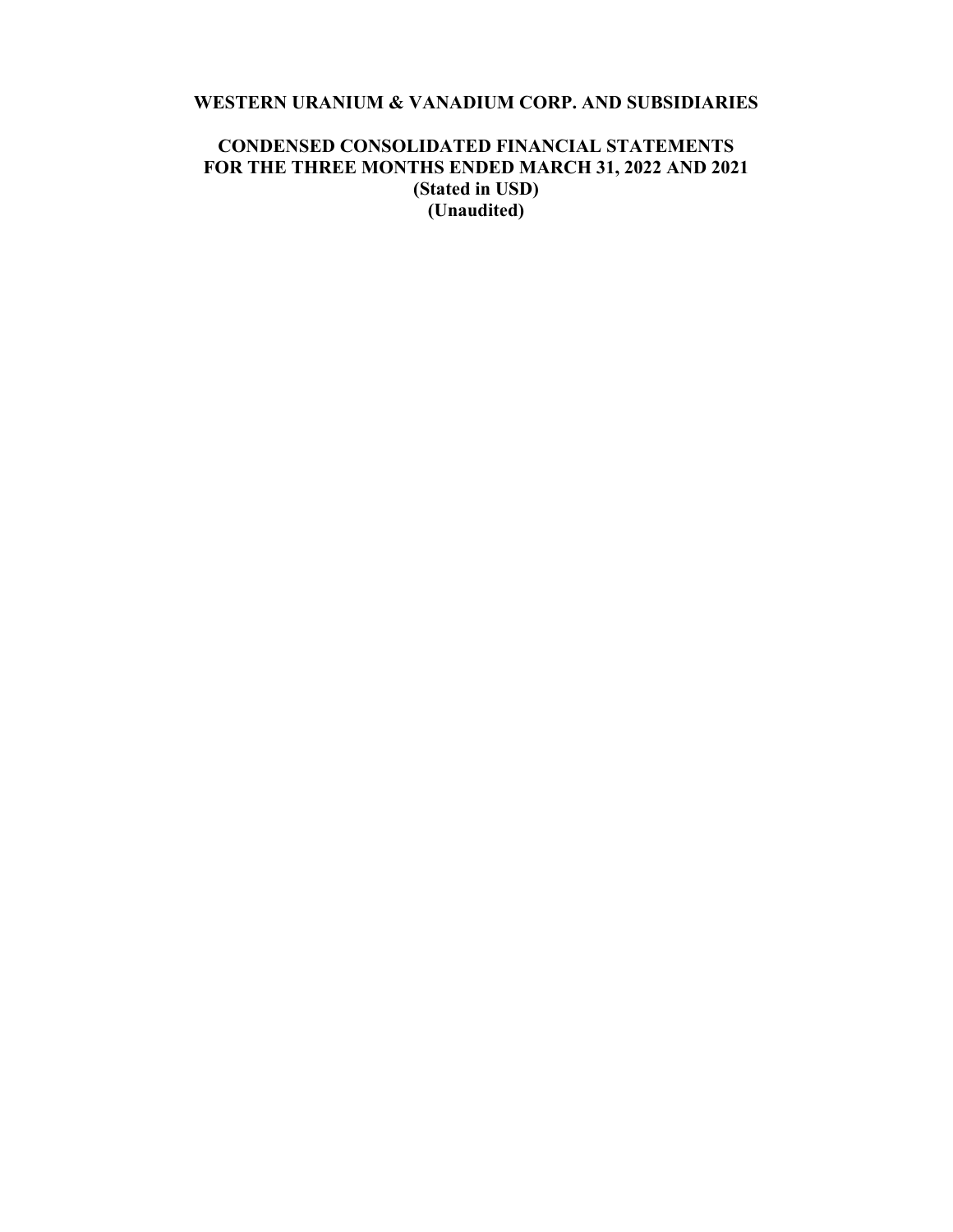# **WESTERN URANIUM & VANADIUM CORP. AND SUBSIDIARIES CONDENSED CONSOLIDATED BALANCE SHEETS (Stated in USD)**

#### **(Unaudited)**

|                                                                                         | As of         |                   |               |                        |  |
|-----------------------------------------------------------------------------------------|---------------|-------------------|---------------|------------------------|--|
|                                                                                         |               | March 31, 2022    |               | December 31, 2021      |  |
| <b>Assets</b>                                                                           |               |                   |               |                        |  |
| Current assets:                                                                         |               |                   |               |                        |  |
| Cash                                                                                    | \$            | 2,798,217         | \$            | 880,821                |  |
| Restricted cash, current portion                                                        |               | 75,057            |               | 75,057                 |  |
| Prepaid uranium concentrate inventory                                                   |               | 4,140,459         |               | 4,085,723              |  |
| Prepaid expenses                                                                        |               | 359,582           |               | 153,701                |  |
| Marketable securities                                                                   |               | 1,739             |               | 2,120                  |  |
| Other current assets                                                                    |               | 117,958           |               | 264,039                |  |
| <b>Total current assets</b>                                                             |               | 7,493,012         |               | $\overline{5,}461,461$ |  |
| Restricted cash, net of current portion                                                 |               | 665,389           |               | 665,389                |  |
| Mineral properties and equipment, net                                                   |               | 12,144,135        |               | 11,780,142             |  |
| Kinetic separation intellectual property                                                |               | 9,488,051         |               | 9,488,051              |  |
| <b>Total assets</b>                                                                     | S             | 29,790,587        | \$            | 27,395,043             |  |
| <b>Liabilities and Shareholders' Equity</b>                                             |               |                   |               |                        |  |
| <b>Liabilities</b>                                                                      |               |                   |               |                        |  |
| Current liabilities:                                                                    |               |                   |               |                        |  |
| Accounts payable and accrued liabilities                                                | \$            | 504,256           | \$            | 699,593                |  |
| Reclamation liability, current portion                                                  |               | 75,057            |               | 75,057                 |  |
| Subscription payable                                                                    |               |                   |               | 146,177                |  |
| Deferred revenue, current portion                                                       |               | 64,620            |               | 48,465                 |  |
| <b>Total current liabilities</b>                                                        |               | 643,933           |               | 969,292                |  |
| Reclamation liability, net of current portion                                           |               | 199,140           |               | 196,563                |  |
| Deferred tax liability                                                                  |               | 2,708,887         |               | 2,708,887              |  |
| Deferred contingent consideration                                                       |               | 374,499           |               | 362,794                |  |
| Deferred revenue, net of current portion                                                |               | 27,705            |               | 60,015                 |  |
| <b>Total liabilities</b>                                                                |               | 3,954,164         |               | 4,297,551              |  |
| <b>Commitments and Contingencies (Note 6)</b>                                           |               |                   |               |                        |  |
| <b>Shareholders' Equity</b>                                                             |               |                   |               |                        |  |
| Common shares, no par value, unlimited authorized shares 41,837,207 and                 |               |                   |               |                        |  |
| 39,073,428 shares issued as of March 31, 2022 and December 31, 2021, respectively, and  |               |                   |               |                        |  |
| 41,836,901 and 39,073,122 shares outstanding as of March 31, 2022 and December 31,      |               |                   |               |                        |  |
| 2021, respectively                                                                      |               | 40,051,383        |               | 36,195,510             |  |
| Treasury shares, 306 shares held in treasury as of March 31, 2022 and December 31, 2021 |               |                   |               |                        |  |
| Accumulated deficit                                                                     |               | (14, 335, 099)    |               | (13, 161, 496)         |  |
| Accumulated other comprehensive income                                                  |               | 120,139           |               | 63,478                 |  |
| Total shareholders' equity                                                              |               | 25,836,423        |               | 23,097,492             |  |
| Total liabilities and shareholders' equity                                              | <sup>\$</sup> | 29,790,587        | $\mathcal{S}$ | 27,395,043             |  |
| Approval on behalf of the Board:                                                        |               |                   |               |                        |  |
| /s/ George E. Glasier                                                                   |               | /s/ Andrew Wilder |               |                        |  |

Director Director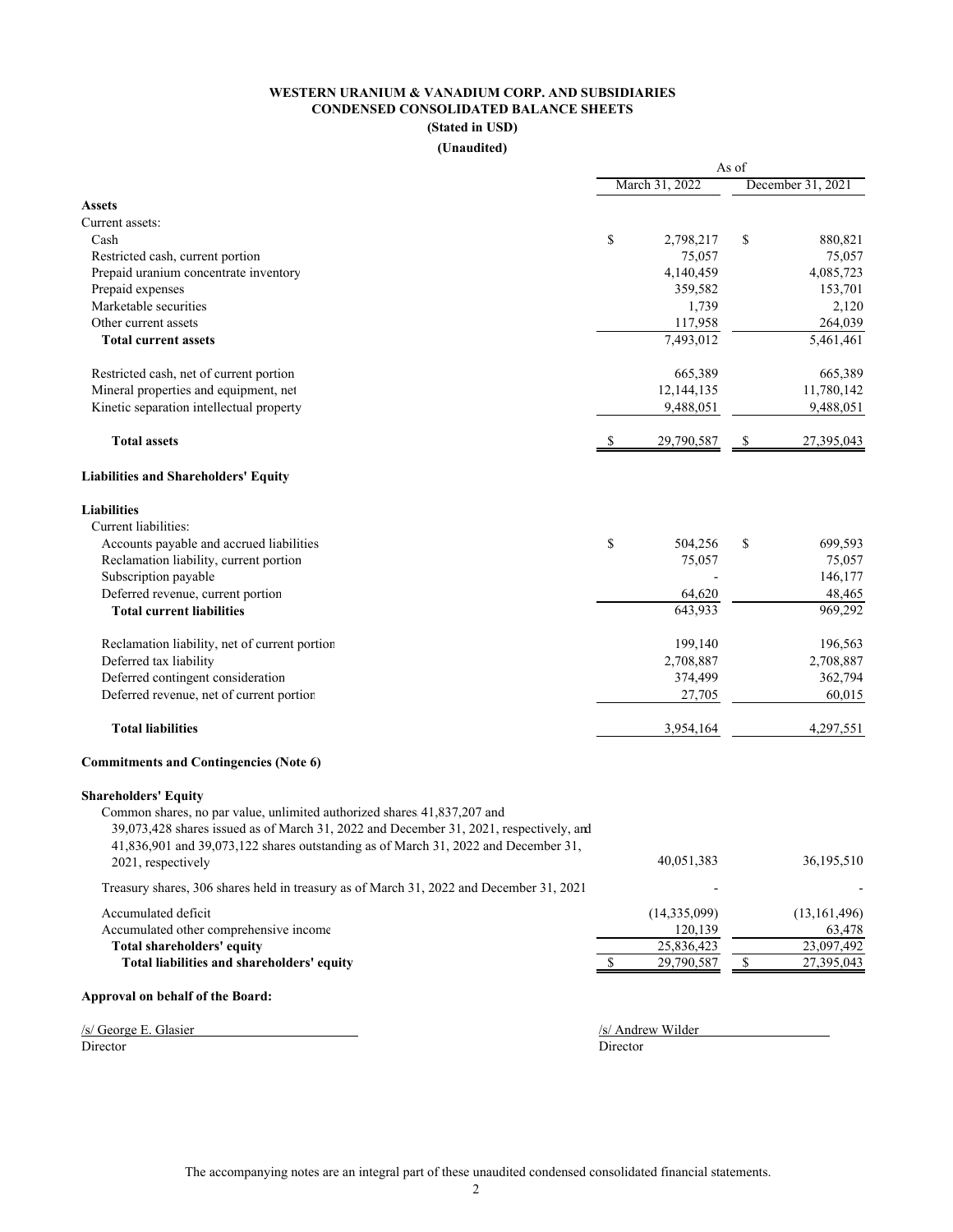# **WESTERN URANIUM & VANADIUM CORP. AND SUBSIDIARIES CONDENSED CONSOLIDATED STATEMENTS OF OPERATIONS AND OTHER COMPREHENSIVE LOSS (Stated in USD) (Unaudited)**

|                                                        | For the Three Months Ended March 31, |               |    |            |  |  |
|--------------------------------------------------------|--------------------------------------|---------------|----|------------|--|--|
|                                                        |                                      | 2022          |    |            |  |  |
| <b>Revenues</b>                                        |                                      |               |    |            |  |  |
| Lease and royalty revenue                              | \$                                   | 156,226       | \$ | 16,155     |  |  |
| <b>Expenses</b>                                        |                                      |               |    |            |  |  |
| Mining expenditures                                    |                                      | 289,038       |    | 47,859     |  |  |
| Professional fees                                      |                                      | 136,060       |    | 46,387     |  |  |
| General and administrative                             |                                      | 863,062       |    | 211,181    |  |  |
| Consulting fees                                        |                                      | 39,512        |    |            |  |  |
| <b>Total operating expenses</b>                        |                                      | 1,327,672     |    | 305,427    |  |  |
| <b>Operating loss</b>                                  |                                      | (1,171,446)   |    | (289, 272) |  |  |
| Accretion and interest                                 |                                      | 2,157         |    | 2,342      |  |  |
| <b>Net loss</b>                                        |                                      | (1,173,603)   |    | (291, 614) |  |  |
| Other comprehensive income                             |                                      |               |    |            |  |  |
| Foreign exchange gain                                  |                                      | 56,661        |    | 44,964     |  |  |
| <b>Comprehensive loss</b>                              |                                      | (1, 116, 942) |    | (246, 650) |  |  |
| Net loss per share - basic and diluted                 |                                      | (0.03)        |    | (0.01)     |  |  |
| Weighted average shares outstanding, basic and diluted |                                      | 41,054,767    |    | 32,707,343 |  |  |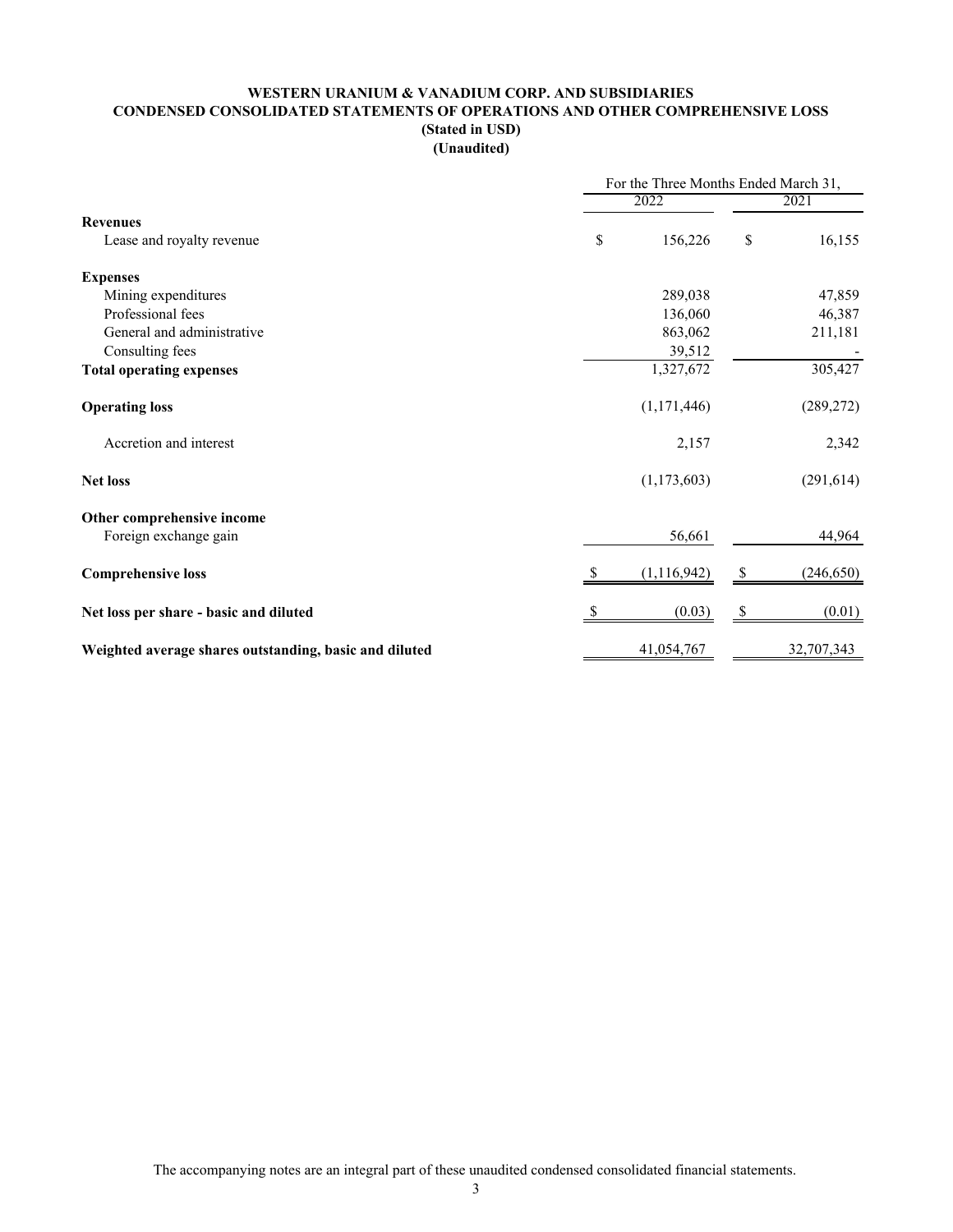#### **WESTERN URANIUM & VANADIUM CORP. AND SUBSIDIARIES CONDENSED CONSOLIDATED STATEMENTS OF CHANGES IN SHAREHOLDERS' EQUITY (Stated in USD) (Unaudited)**

|                                          | Common Shares |                   |               | <b>Treasury Shares</b> |                          |                        | Accumulated<br>Other |                                |                  |
|------------------------------------------|---------------|-------------------|---------------|------------------------|--------------------------|------------------------|----------------------|--------------------------------|------------------|
|                                          | Shares        | Amount            | <b>Shares</b> |                        | Amount                   | Accumulated<br>Deficit |                      | Comprehensive<br>Income (Loss) | Total            |
| <b>Balance as of January 1, 2022</b>     | 39,073,122    | \$36,195,510      | 306           | -S                     | $\overline{\phantom{a}}$ | (13,161,496)           | \$                   | 63,478                         | 23,097,492<br>\$ |
| Private placement - January 20, 2022     | 2,495,575     | 3,011,878         |               |                        |                          |                        |                      |                                | 3,011,878        |
| Stock based compensation - stock options |               | 502,145           |               |                        |                          |                        |                      |                                | 502,145          |
| Proceeds from exercise of warrants       | 268,204       | 341,850           |               |                        |                          |                        |                      |                                | 341,850          |
| Foreign exchange gain                    |               |                   |               |                        |                          |                        |                      | 56,661                         | 56,661           |
| Net loss                                 |               |                   |               |                        |                          | (1,173,603)            |                      |                                | (1,173,603)      |
| Balance as of March 31, 2022             | 41,836,901    | 40,051,383<br>\$. | 306           |                        |                          | \$(14,335,099)         |                      | 120,139                        | 25,836,423<br>\$ |
| <b>Balance as of January 1, 2021</b>     | 30,083,747    | \$29,886,367      | 306           | <sup>\$</sup>          | $\overline{\phantom{a}}$ | (11,087,459)           | S                    | (25, 542)                      | 18,773,366<br>\$ |
| Private placement - February 16, 2021    | 3,250,000     | 1,950,509         |               |                        |                          |                        |                      |                                | 1,950,509        |
| Private placement - March 1, 2021        | 3,125,000     | 1,918,797         |               |                        |                          |                        |                      |                                | 1,918,797        |
| Foreign exchange gain                    |               |                   |               |                        |                          |                        |                      | 44,964                         | 44,964           |
| Net loss                                 |               |                   |               |                        |                          | (291, 614)             |                      |                                | (291, 614)       |
| <b>Balance as of March 31, 2021</b>      | 36,458,747    | 33,755,673<br>S.  | 306           |                        |                          | \$(11,379,073)         |                      | 19,422                         | 22,396,022       |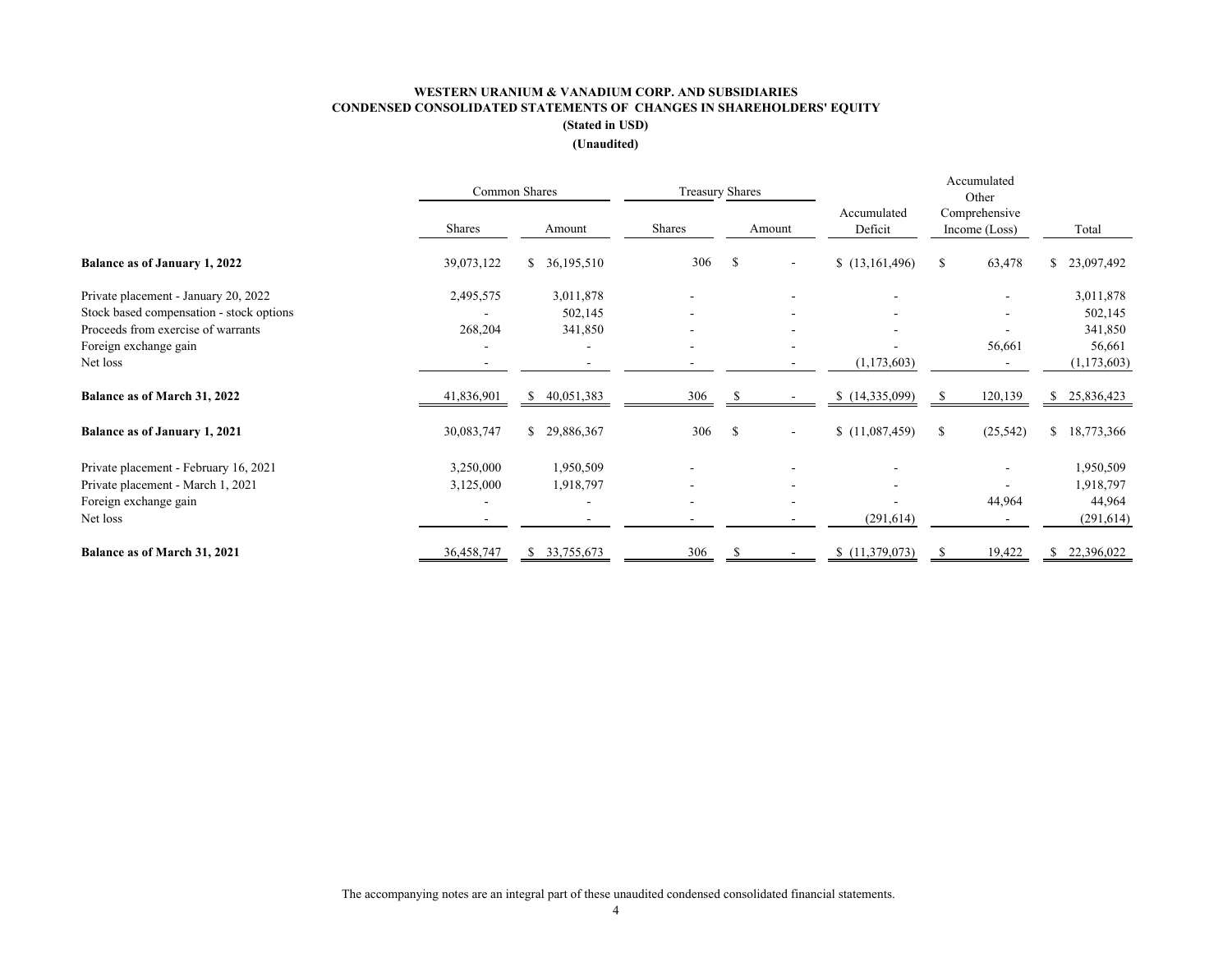#### **WESTERN URANIUM & VANADIUM CORP. AND SUBSIDIARIES CONDENSED CONSOLIDATED STATEMENTS OF CASH FLOWS (Stated in USD) (Unaudited)**

|                                                                  | For the Three Months Ended March 31, |             |              |            |
|------------------------------------------------------------------|--------------------------------------|-------------|--------------|------------|
|                                                                  |                                      | 2022        |              | 2021       |
| <b>Cash Flows From Operating Activities:</b>                     |                                      |             |              |            |
| Net loss                                                         | \$                                   | (1,173,603) | \$           | (291, 614) |
| Reconciliation of net loss to cash used in operating activities: |                                      |             |              |            |
| Depreciation                                                     |                                      | 5,908       |              | 2,657      |
| Accretion of reclamation liability                               |                                      | 2,577       |              | 2,758      |
| Stock based compensation                                         |                                      | 495,120     |              |            |
| Change in marketable securities                                  |                                      | 381         |              | (84)       |
| Change in operating assets and liabilities                       |                                      |             |              |            |
| Prepaid expenses and other current assets                        |                                      | (59,800)    |              | 16,724     |
| Accounts payable and accrued liabilities                         |                                      | (195, 338)  |              | 4,901      |
| Subscription payable                                             |                                      | (146, 177)  |              |            |
| Reclamation liability                                            |                                      |             |              | (2,669)    |
| Deferred revenue                                                 |                                      | (16, 155)   |              | (16, 155)  |
| Net cash used in operating activities                            |                                      | (1,087,087) |              | (283, 482) |
|                                                                  |                                      |             |              |            |
| <b>Cash Flows From Investing Activities</b>                      |                                      |             |              |            |
| Purchase of property and equipment                               |                                      | (369,900)   |              | (65,000)   |
| Net cash used in investing activities                            |                                      | (369,900)   |              | (65,000)   |
|                                                                  |                                      |             |              |            |
| <b>Cash Flows From Financing Activities</b>                      |                                      |             |              |            |
| Proceeds from warrant exercises                                  |                                      | 341,850     |              |            |
| Issuances of Common shares, net of offering costs                |                                      | 3,011,878   |              | 3,869,306  |
| Net cash provided by financing activities                        |                                      | 3,353,728   |              | 3,869,306  |
|                                                                  |                                      |             |              |            |
| Effect of foreign exchange rate on cash                          |                                      | 20,655      |              | 33,723     |
|                                                                  |                                      |             |              |            |
| Net increase in cash and restricted cash                         |                                      | 1,917,396   |              | 3,554,547  |
|                                                                  |                                      |             |              |            |
| Cash and restricted cash - beginning                             |                                      | 1,621,267   |              | 1,472,061  |
|                                                                  |                                      |             |              |            |
| Cash and restricted cash - ending                                |                                      | 3,538,663   | -S           | 5,026,608  |
|                                                                  |                                      |             |              |            |
| Cash                                                             | \$                                   | 2,798,217   | \$           | 4,119,776  |
| Restricted cash, current portion                                 |                                      | 75,057      |              | 906,832    |
| Restricted cash, noncurrent                                      |                                      | 665,389     |              |            |
| Total                                                            | $\mathbb{S}$                         | 3,538,663   | $\mathbb{S}$ | 5,026,608  |
|                                                                  |                                      |             |              |            |
| Supplemental disclosure of cash flow information                 |                                      |             |              |            |
| Cash paid during the period for:                                 |                                      |             |              |            |
| Interest                                                         |                                      |             |              |            |
| Income taxes                                                     |                                      |             |              |            |
|                                                                  |                                      |             |              |            |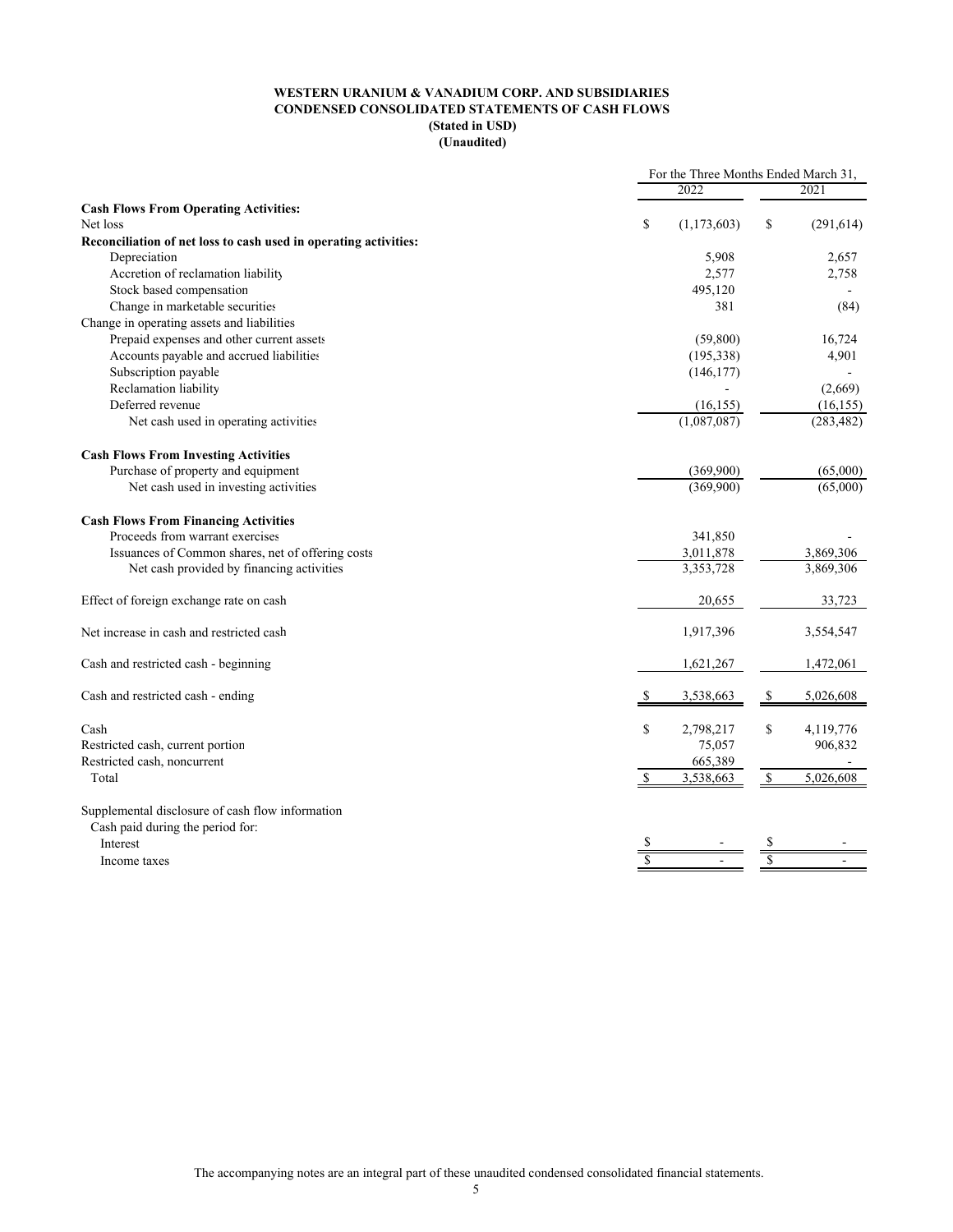# **NOTE 1 – BUSINESS**

#### *Nature of operations*

Western Uranium & Vanadium Corp. ("Western" or the "Company") was incorporated in December 2006 under the Ontario Business Corporations Act. On November 20, 2014, the Company completed a listing process on the Canadian Securities Exchange ("CSE"). As part of that process, the Company acquired 100% of the members' interests of Pinon Ridge Mining LLC ("PRM"), a Delaware limited liability company. The transaction constituted a reverse takeover ("RTO") of Western by PRM. Subsequent to obtaining appropriate shareholder approvals, the Company reconstituted its Board of Directors and senior management team. Effective September 16, 2015, Western completed its acquisition of Black Range Minerals Limited ("Black Range").

The Company's registered office is located at 330 Bay Street, Suite 1400, Toronto, Ontario, Canada, M5H 2S8, and its common shares are listed on the CSE under the symbol "WUC." On April 22, 2016, the Company's common shares began trading on the OTC Pink Open Market, and on May 23, 2016, the Company's common shares were approved for trading on the OTCQX Best Market. The Company's principal business activity is the acquisition and development of uranium and vanadium resource properties in the states of Utah and Colorado in the United States of America ("United States").

On June 28, 2016, the Company's registration statement became effective and Western became a United States reporting issuer. Thereafter, the Company was approved for Depository Trust Company eligibility through the Depository Trust and Clearing Corporation, which facilitates electronic book-entry delivery, settlement, and depository services for shares in the United States.

# **NOTE 2 – LIQUIDITY AND GOING CONCERN**

The Company has incurred continuing losses from its operations and negative operating cash flows from operations. As of March 31, 2022, the Company had an accumulated deficit of \$14,335,099and working capital of \$6,849,079.

Since inception, the Company has met its liquidity requirements principally through the issuance of notes and the sale of its common shares. On January 20, 2022, the Company closed a non-brokered private placement of 2,495,575units at a price of CAD \$1.60 per unit. The aggregate gross proceeds raised in the private placement amounted to CAD \$3,992,920 (USD \$3,011,878 in net proceeds). During the three months ended March 31, 2022, the Company received \$341,850 in proceeds from the exercise of warrants.

The Company's ability to continue its planned operations and to pay its obligations when they become due is contingent upon the Company obtaining additional financing. Management's plans include seeking to procure additional funds through debt and equity financing, to secure regulatory approval to fully utilize its kinetic separation ("Kinetic Separation") technology, and to initiate the processing of ore to generate operating cash flows.

There are no assurances that the Company will be able to raise capital on terms acceptable to the Company or at all, or that cash flows generated from its operations will be sufficient to meet its current operating costs. If the Company is unable to obtain sufficient amounts of additional capital, it may be required to reduce the scope of its planned product development, which could harm its financial condition and operating results, or it may not be able to continue to fund its ongoing operations. These conditions raise substantial doubt about the Company's ability to continue as a going concern to sustain operations for at least one year from the issuance of these condensed consolidated financial statements. The accompanying condensed consolidated financial statements do not include any adjustments that might result from the outcome of these uncertainties.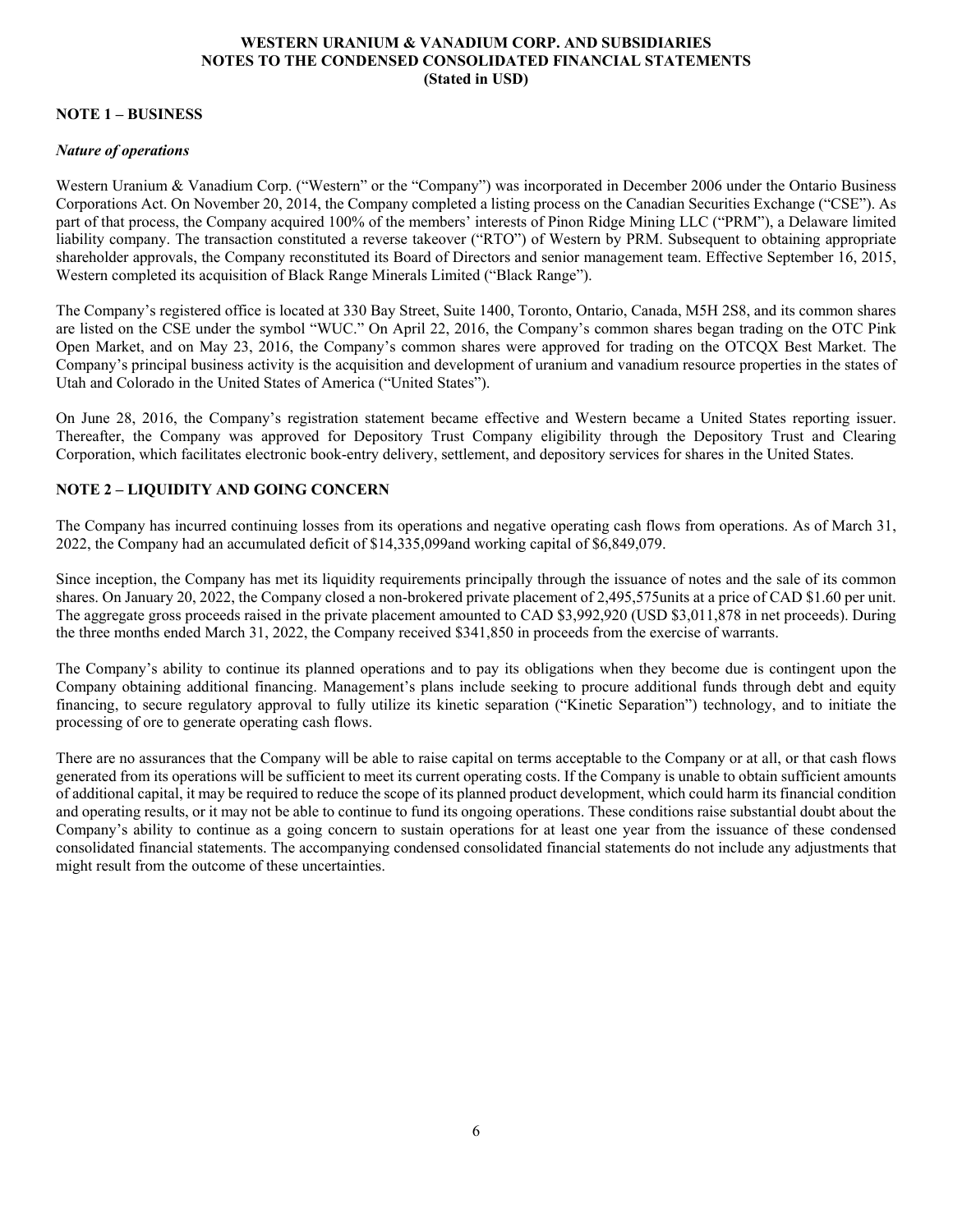# **Note 3 – SUMMARY OF SIGNIFICANT ACCOUNTING POLICIES**

## *Basis of Presentation and Principles of Consolidation*

The accompanying condensed consolidated financial statements have been prepared in accordance with generally accepted accounting principles in the United States ("U.S. GAAP") for interim financial information and with the instructions to Form 10-Q and Rule 10 of Regulation S–X. Accordingly, they do not include all of the information and notes required U.S. GAAP. However, in the opinion of management of the Company, all adjustments necessary for a fair presentation of the financial position and operating results have been included in these condensed consolidated financial statements. These condensed consolidated financial statements should be read in conjunction with the consolidated financial statements and notes thereto included in the Company's Annual Report on Form 10–K for the fiscal year ended December 31, 2021, as filed with the SEC on April 15, 2022. Operating results for the three months ended March 31, 2022 are not necessarily indicative of the results that may be expected for any subsequent quarters or for the year ending December 31, 2022.

The accompanying condensed consolidated financial statements include the accounts of Western and its wholly-owned subsidiaries, Western Uranium Corp. (Utah), PRM, Black Range, Black Range Copper Inc., Ranger Resources Inc., Black Range Minerals Inc., Black Range Minerals Colorado LLC, Black Range Minerals Wyoming LLC, Haggerty Resources LLC, Ranger Alaska LLC, Black Range Minerals Utah LLC, Black Range Minerals Ablation Holdings Inc., and Black Range Development Utah LLC. All inter-company transactions and balances have been eliminated upon consolidation.

The Company has established the existence of mineralized materials for certain uranium projects. The Company has not established proven or probable reserves, as defined by the United States Securities and Exchange Commission (the "SEC"), through the completion of a "final" or "bankable" feasibility study for any of its uranium projects.

# *Exploration Stage and Mineral Properties*

In accordance with U.S. GAAP, expenditures relating to the acquisition of mineral rights are initially capitalized as incurred while exploration and pre-extraction expenditures are expensed as incurred until such time the Company exits the exploration stage by establishing proven or probable reserves. Expenditures relating to exploration activities, such as drill programs to search for additional mineralized materials, are expensed as incurred. Expenditures relating to pre-extraction activities, such as the construction of mine wellfields, ion exchange facilities, disposal wells, and mine development, are expensed as incurred until such time proven or probable reserves are established for that uranium project, after which subsequent expenditures relating to development activities for that particular project are capitalized as incurred. Expenditures relating to mining and ore production while the Company is in the exploration stage and while the ore is stockpiled underground are expensed as incurred.

Production stage issuers, as defined in subpart 1300 of Regulation S-K, having engaged in material extraction of established mineral reserves on at least one material property, typically capitalize expenditures relating to ongoing development activities, with corresponding depletion calculated over proven and probable reserves using the units-of-production method and allocated to future reporting periods to inventory and, as that inventory is sold, to cost of goods sold. The Company is an exploration stage issuer, which has resulted in the Company reporting larger losses than if it had been in the production stage due to the expensing, instead of capitalizing, of expenditures relating to ongoing mine development and extraction activities. Additionally, there would be no corresponding amortization allocated to future reporting periods of the Company since those costs would have been expensed previously, resulting in both lower inventory costs and cost of goods sold and results of operations with higher gross profits and lower losses than if the Company had been in the production stage. Any capitalized costs, such as expenditures relating to the acquisition of mineral rights, are depleted over the estimated extraction life using the straight-line method. As a result, the Company's condensed consolidated financial statements may not be directly comparable to the financial statements of companies in the production stage. Western will not be eligible to become a production stage issuer, and will remain an exploration stage issuer, until such time as mineral reserves are established on at least one material property.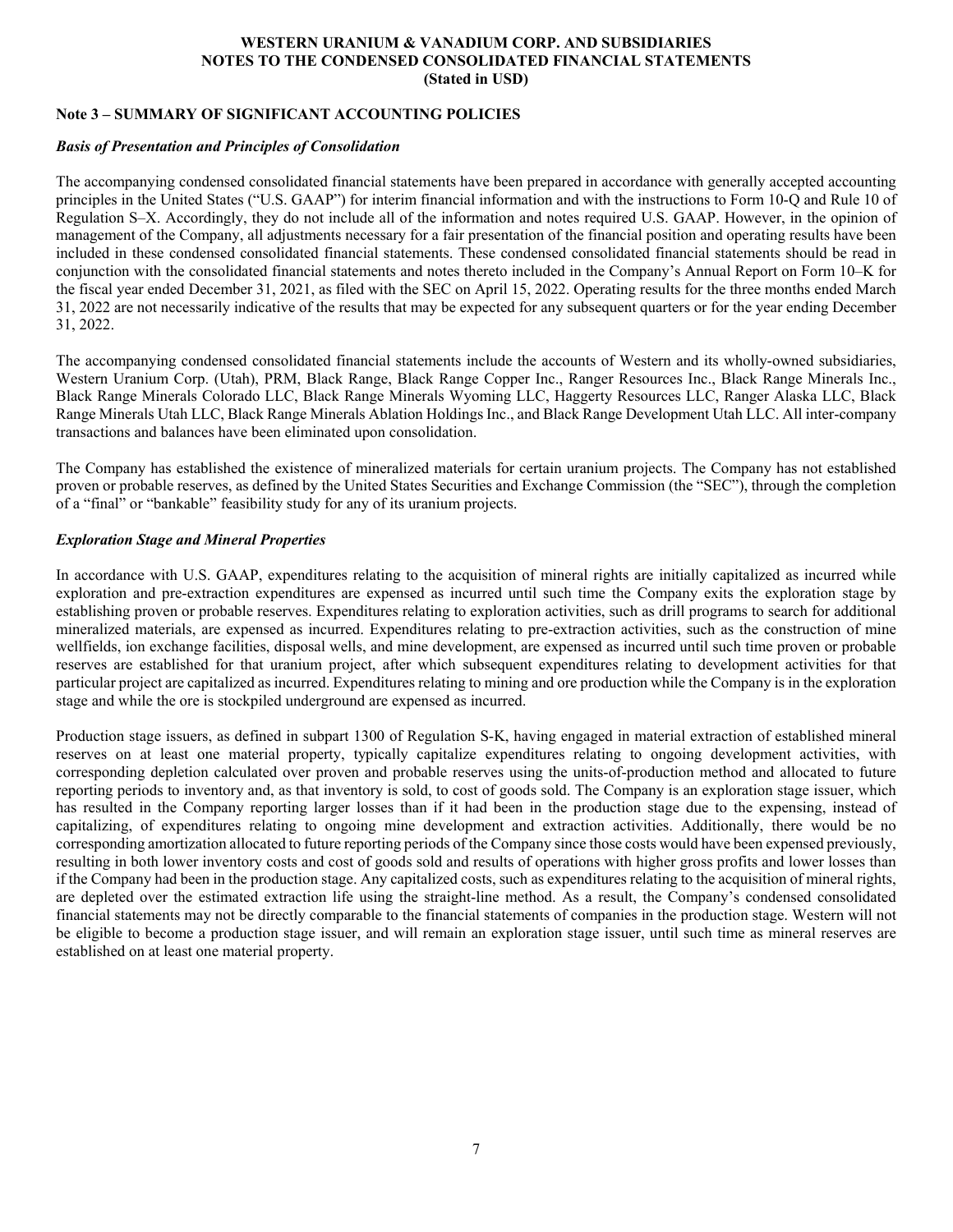# **NOTE 3 – SUMMARY OF SIGNIFICANT ACCOUNTING POLICIES, CONTINUED**

## *Use of Estimates*

The preparation of these condensed consolidated financial statements in conformity with U.S. GAAP requires management to make estimates and assumptions that affect the reported amount of assets and liabilities at the date of the financial statements and revenues and expenses during the periods reported. By their nature, these estimates are subject to measurement uncertainty, and the effects on the condensed consolidated financial statements of changes in such estimates in future periods could be significant. Significant areas requiring management's estimates and assumptions include the determination of the fair value of transactions involving common shares, assessment of the useful life and evaluation for impairment of Kinetic Separation intellectual property, valuation and impairment assessments of mineral properties and equipment, valuation of deferred contingent consideration, valuation of the reclamation liability, valuation of stock-based compensation, and valuation of available-for-sale securities. Other areas requiring estimates include allocations of expenditures, depletion, and amortization of mineral rights and properties. Actual results could differ from those estimates.

#### *Foreign Currency Translation*

The reporting currency of the Company, including its subsidiaries, is the United States dollar. The financial statements of subsidiaries located outside of the U.S. are measured in their functional currency, which is the local currency. The functional currency of the parent (Western Uranium & Vanadium Corp. (Ontario)) is the Canadian dollar. Monetary assets and liabilities of these subsidiaries are translated at the exchange rates at the balance sheet date. Transactions denominated in currencies other than the functional currency are recorded based on the exchange rates at the time of the transaction. Income and expense items are translated using average monthly exchange rates. Non-monetary assets are translated at their historical exchange rates. Translation adjustments are included in "Accumulated other comprehensive income" in the condensed consolidated balance sheets.

#### *Revenue Recognition*

The Company leases certain of its mineral properties for the exploration and production of oil and gas reserves. The Company accounts for lease revenue in accordance with the FASB ASC 842, *Leases*. Lease payments received in advance are deferred and recognized on a straight-line basis over the related lease term associated with the prepayment. Royalty payments are recognized as revenues based upon production.

#### *Fair Values of Financial Instruments*

The carrying amounts of cash, restricted cash, accounts payable, subscription payable, contingent consideration and accrued liabilities approximate their fair value due to the short-term nature of these instruments. Marketable securities are adjusted to fair value at each balance sheet date based on quoted prices which are considered level 1 inputs. The Company's operating and financing activities are conducted primarily in United States dollars, and as a result, the Company is not subject to significant exposure to market risks from changes in foreign currency rates. The Company is exposed to credit risk through its cash and restricted cash but mitigates this risk by keeping these deposits at major financial institutions.

The FASB ASC 820, *Fair Value Measurements and Disclosures*, provides the framework for measuring fair value. That framework provides a fair value hierarchy that prioritizes the inputs to valuation techniques used to measure fair value. The hierarchy gives the highest priority to unadjusted quoted prices in active markets for identical assets or liabilities (level 1 measurements) and the lowest priority to unobservable inputs (level 3 measurements).

Fair value is defined as an exit price, representing the amount that would be received upon the sale of an asset or payment to transfer a liability in an orderly transaction between market participants. Fair value is a market-based measurement that is determined based on assumptions that market participants would use in pricing an asset or liability. A three-tier fair value hierarchy is used to prioritize the inputs in measuring fair value as follows:

Level 1 - Quoted prices in active markets for identical assets or liabilities.

Level 2 - Quoted prices for similar assets or liabilities in active markets, quoted prices for identical or similar assets or liabilities in markets that are not active, or other inputs that are observable, either directly or indirectly.

Level 3- Significant unobservable inputs that cannot be corroborated by market data and inputs that are derived principally from or corroborated by observable market data or correlation by other means.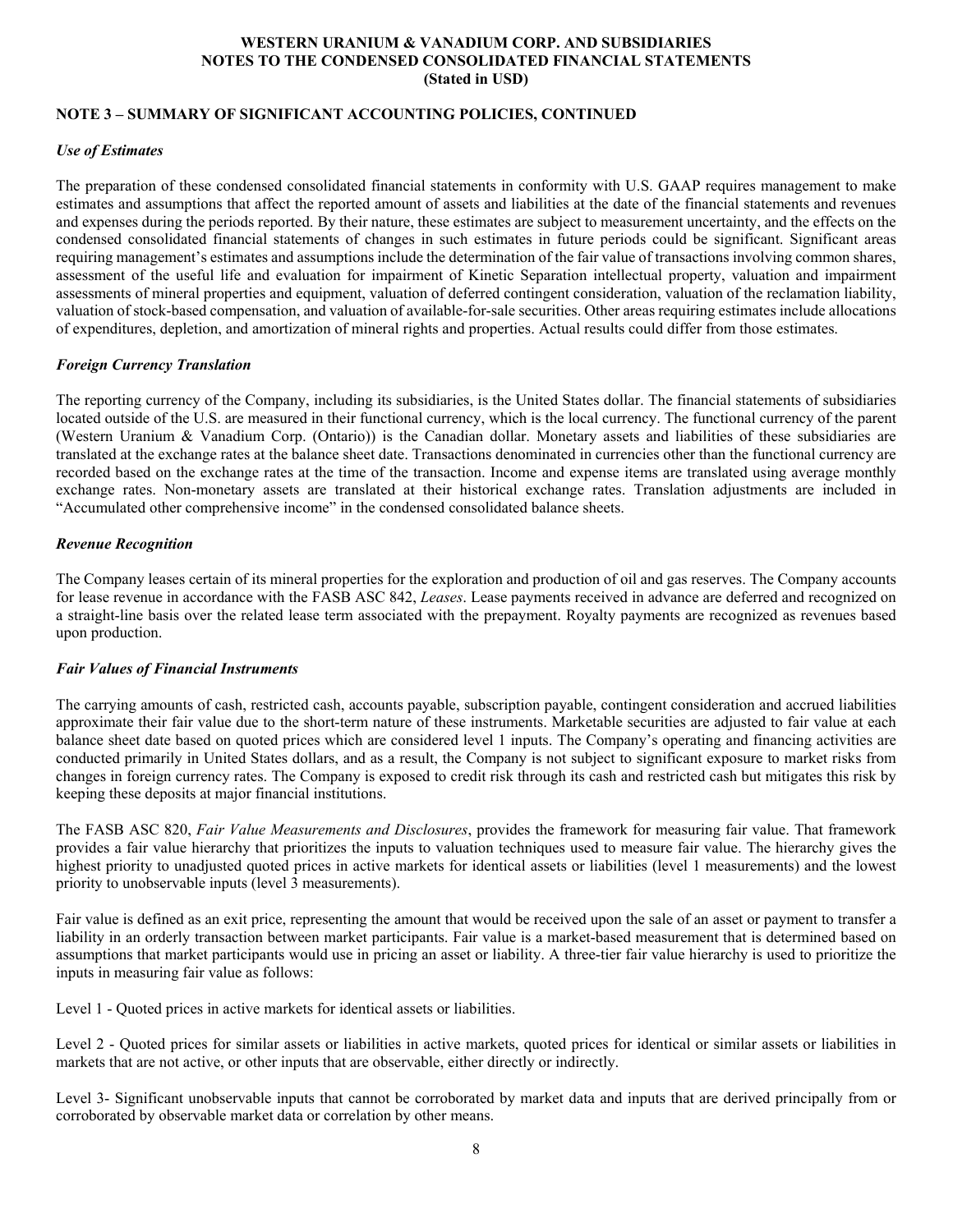# **NOTE 3 – SUMMARY OF SIGNIFICANT ACCOUNTING POLICIES, CONTINUED**

#### *Fair Values of Financial Instruments, continued*

The fair value of the Company's financial instruments are as follows:

|                                               |                                                 | Quoted Prices in<br>Active Markets for |                                                                | Quoted Prices for Similar |                                     | Significant |
|-----------------------------------------------|-------------------------------------------------|----------------------------------------|----------------------------------------------------------------|---------------------------|-------------------------------------|-------------|
|                                               | Identical Assets or<br>Liabilities<br>(Level 1) |                                        | Assets or Liabilities in<br><b>Active Markets</b><br>(Level 2) |                           | Unobservable<br>Inputs<br>(Level 3) |             |
| Marketable securities as of March 31, 2022    |                                                 | . 739                                  |                                                                |                           |                                     |             |
| Marketable securities as of December 31, 2021 |                                                 | 2.120                                  |                                                                |                           |                                     |             |

#### *Stock-Based Compensation*

The Company follows the FASB ASC 718, *Compensation - Stock Compensation*, which addresses the accounting for stock-based payment transactions, requiring such transactions to be accounted for using the fair value method. Awards of shares for property or services are recorded at the fair value of the stock or the fair value of the service, whichever is more readily measurable. The Company uses the Black-Scholes option-pricing model to determine the grant date fair value of stock-based awards under ASC 718. The fair value is charged to earnings depending on the terms and conditions of the award, and the nature of the relationship of the recipient of the award to the Company. The Company records the grant date fair value in line with the period over which it was earned. For employees and consultants, this is typically considered to be the vesting period of the award. The Company recognizes forfeitures at the time forfeitures occur.

#### *Loss per Share*

Basic net loss per share is computed by dividing net loss by the weighted average number of common shares outstanding during the period. Diluted earnings per share are computed using the weighted average number of common shares and, if dilutive, potential common shares outstanding during the period. Potential common shares consist of the incremental common shares issuable upon the exercise of stock options and warrants (using the treasury stock method). The computation of diluted net loss per share for the three months ended March 31, 2022 and 2021 excludes potentially dilutive securities. The computations of net loss per share for each of the three months presented is the same for both basic and fully diluted.

Potentially dilutive securities outlined in the table below have been excluded from the computation of diluted net loss per share because the effect of their inclusion would have been anti-dilutive.

|                                       | For the Three Months<br>Ended March 31. |            |
|---------------------------------------|-----------------------------------------|------------|
|                                       | 2022                                    | 2021       |
| Warrants to purchase common shares    | 11.351.080                              | 14,526,119 |
| Options to purchase common shares     | 3,108,000                               | 2,808,000  |
| Total potentially dilutive securities | 14.459.080                              | 17.334.119 |

#### *Recent Accounting Standards*

Management does not believe that any recently issued, but not yet effective accounting standards, when adopted, will have a material effect on the accompanying condensed consolidated financial statements.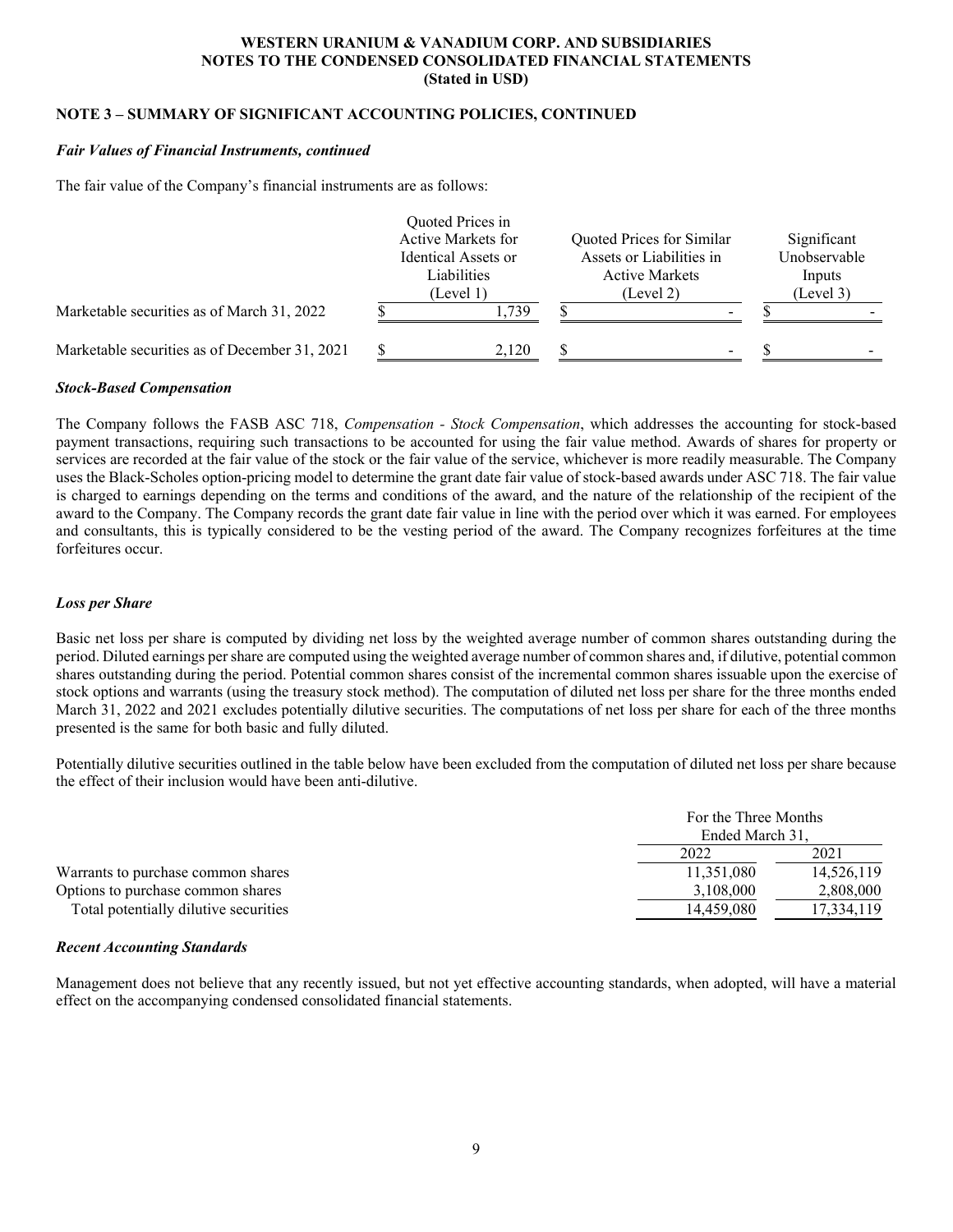# **NOTE 4 - MINERAL ASSETS EQUIPMENT, KINETIC SEPARATION INTELLECTUAL PROPERTY, AND OTHER PROPERTY**

The Company's mining properties acquired on August 18, 2014 that the Company retains as of March 31, 2022 include: The San Rafael Uranium Project located in Emery County, Utah; The Sunday Mine Complex located in western San Miguel County, Colorado; The Van 4 Mine located in western Montrose County, Colorado; The Sage Mine located in San Juan County, Utah, and San Miguel County, Colorado. These mining properties include leased land in the states of Colorado and Utah. None of these mining properties were operational at the date of acquisition.

The Company's mining properties acquired on September 16, 2015 that the Company retains as of March 31, 2022include Hansen, North Hansen and Hansen Picnic Tree located in Fremont and Teller Counties, Colorado. The Company also acquired the Keota project located in Weld County, Colorado and the Ferris Haggerty project located in Carbon County Wyoming. These mining assets include both owned and leased land in the states of Utah, Colorado, and Wyoming. All of the mining assets represent properties which have previously been mined, to different degrees, for uranium.

As the Company has not formally established proven or probable reserves on any of its properties, there is inherent uncertainty as to whether or not any mineralized material can be economically extracted as originally planned and anticipated.

The Company's mineral properties and equipment and kinetic separation intellectual property are:

|                                          | As of          |               |  | As of             |  |
|------------------------------------------|----------------|---------------|--|-------------------|--|
|                                          | March 31, 2022 |               |  | December 31, 2021 |  |
| Mineral properties and equipment         |                | 12,144,135 \$ |  | 11.780.142        |  |
| Kinetic separation intellectual property |                | 9.488.051 \$  |  | 9.488.051         |  |

# *Oil and Gas Lease and Easement*

The Company entered into an oil and gas lease that became effective with respect to minerals and mineral rights owned by the Company of approximately 160 surface acres of the Company's property in Colorado. As consideration for entering into the lease, the lessee has agreed to pay the Company a royalty from the lessee's revenue attributed to oil and gas produced, saved, and sold attributable to the net mineral interest. The Company has also received cash payments from the lessee related to the easement that the Company is recognizing incrementally over the eight year term of the easement.

On June 23, 2020, the same entity, as discussed above, elected to extend the oil and gas lease easement for three additional years, commencing on the date the lease would have previously expired. During 2021, the operator completed all well development stages, and each of the eight (8) Blue Teal Fed wells commenced oil and gas production by mid-August 2021. On January 31, 2022, the operator of the Weld County Colorado oil and gas pooled trust issued the first cumulative royalty payment check in the amount of \$207,552 for August 2021 through December 2021 sales which was recognized as income in the fourth quarter of 2021.

During the three months ended March 31, 2022 and 2021, the Company recognized aggregate revenue of \$156,226 and \$16,155, respectively, under these oil and gas lease arrangements.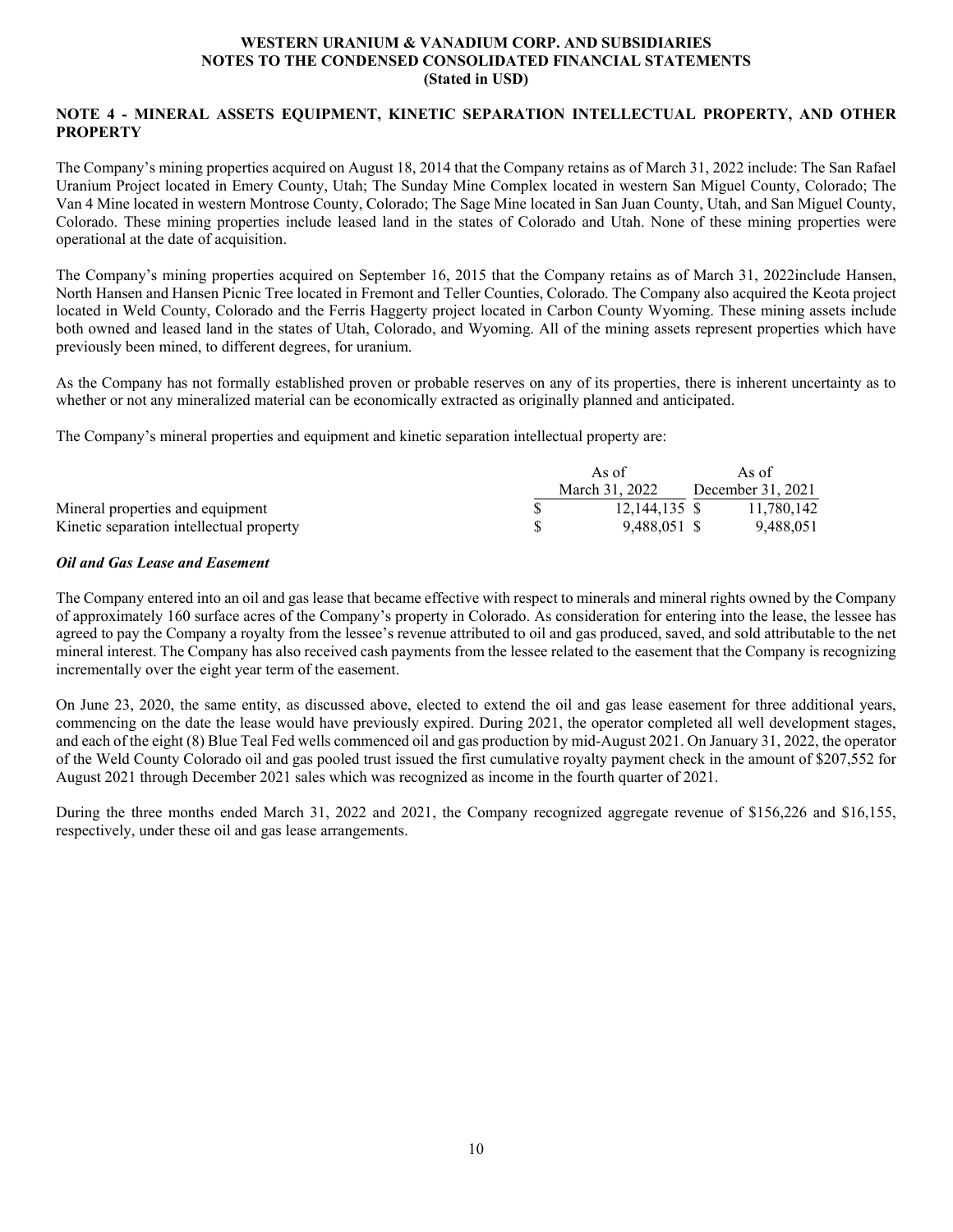# **NOTE 4 - MINERAL ASSETS EQUIPMENT, KINETIC SEPARATION INTELLECTUAL PROPERTY, AND OTHER PROPERTY, CONTINUED**

#### *Reclamation Liabilities*

The Company's mines are subject to certain asset retirement obligations, which the Company has recorded as reclamation liabilities. The reclamation liabilities of the United States mines are subject to legal and regulatory requirements, and estimates of the costs of reclamation are reviewed periodically by the applicable regulatory authorities. The reclamation liability represents the Company's best estimate of the present value of future reclamation costs in connection with the mineral properties. The Company determined the gross reclamation liabilities of the mineral properties as of March 31, 2022 and December 31, 2021, to be approximately \$740,446 and \$740,446, respectively. On March 2, 2020, the Colorado Mined Land Reclamation Board ("MLRB") issued an order vacating the Van 4 Temporary Cessation, terminating mining operations and ordering commencement of final reclamation. The Company has begun the reclamation of the Van 4 Mine. The reclamation cost is fully covered by the reclamation bonds posted upon acquisition of the property. The Company adjusted the fair value of its reclamation obligation for the Van 4 Mine. The portion of the reclamation liability related to the Van 4 Mine and its related restricted cash are included in current liabilities and current assets, respectively, at a value of \$75,057. The Company expects to begin incurring the reclamation liability after 2054 for all mines that are not in reclamation and accordingly, has discounted the gross liabilities over their remaining lives using a discount rate of 5.4%. The net discounted aggregated values as of March 31, 2022 and December 31, 2021 were \$274,197 and \$271,620, respectively. The gross reclamation liabilities as of March 31, 2022 and December 31, 2021 are secured by financial warranties in the amount of \$740,446 and \$740,446, respectively.

Reclamation liability activity for the three months ended March 31, 2022 and 2021 consists of:

|                                          | For the Three Months Ended March 31. |         |  |  |
|------------------------------------------|--------------------------------------|---------|--|--|
|                                          | 2022                                 | 2021    |  |  |
| Beginning balance                        | 271,620                              | 309,940 |  |  |
| Accretion                                | 2,577                                | 2,758   |  |  |
| Discontinuation of reclamation liability |                                      | (2,669) |  |  |
| <b>Ending Balance</b>                    | 274,197                              | 310.029 |  |  |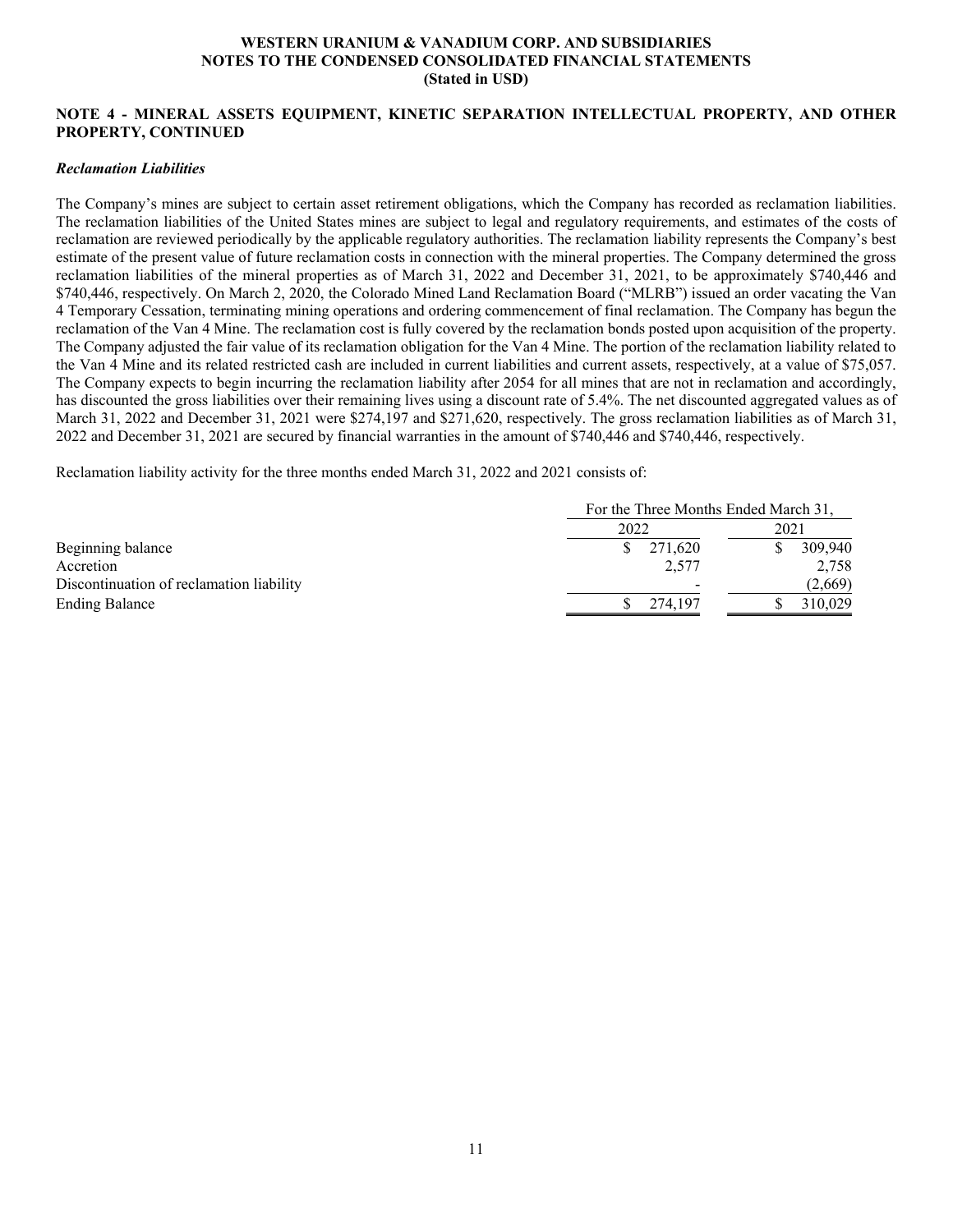## **NOTE 4 - MINERAL ASSETS EQUIPMENT, KINETIC SEPARATION INTELLECTUAL PROPERTY, AND OTHER PROPERTY, CONTINUED**

#### *Sunday Mine Complex Permitting Status*

On February 4, 2020, the Colorado DRMS sent a Notice of Hearing to Declare Termination of Mining Operations related to the status of the mining permits issued by the state of Colorado for the Sunday Mine Complex. At issue was the application of an unchallenged Colorado Court of Appeals Opinion for a separate mine (Van 4) with very different facts that are retroactively modifying DRMS rules and regulations. The Company maintains that it was timely in meeting existing rules and regulations. The hearing was scheduled to be held during several monthly MLRB Board meetings, but this matter was delayed several times. The permit hearing was held during the MLRB Board monthly meeting on July 22, 2020. At issue was the status of the five existing permits which comprise the Sunday Mine Complex. Due to COVID-19 restrictions, the hearing took place utilizing a virtual-only format. The Company prevailed in a 3 to 1 decision which acknowledged that the work completed at the Sunday Mine Complex under DRMS oversight was timely and sufficient for Western to maintain these permits. In a subsequent July 30, 2020 letter, the DRMS notified the Company that the status of the five permits (Sunday, West Sunday, St. Jude, Carnation, and Topaz) had been changed to "Active" status effective June 10, 2019, the original date on which the change of the status was approved. On August 23, 2020, the Company initiated a request for Temporary Cessation status for the Sunday Mine Complex as the mines had not been restarted within a 180-day window due to the direct and indirect impacts of the COVID-19 pandemic. Accordingly, a permit hearing was scheduled for October 21, 2020 to determine Temporary Cessation status. In a unanimous vote, the MLRB approved Temporary Cessation status for each of the five Sunday Mine Complex permits (Sunday, West Sunday, St. Jude, Carnation, and Topaz). On October 9, 2020, the MLRB issued a board order which finalized the findings of the July 22, 2020 permit hearing. On November 10, 2020, the MLRB issued a board order which finalized the findings of the October 21, 2020 permit hearing. On November 6, 2020, the MLRB signed an order placing the five Sunday Mine Complex mine permits into Temporary Cessation. On November 12, 2020, a coalition of environmental groups (the "Plaintiffs") filed a complaint against the MLRB seeking a partial appeal of the July 22, 2020 decision by requesting termination of the Topaz Mine permit. On December 15, 2020, the same coalition of environmental groups amended their complaint against the MLRB seeking a partial appeal of the October 21, 2020 decision requesting termination of the Topaz Mine permit. The Company has joined with the MLRB in defense of their July 22, 2020 and October 21, 2020 decisions. On May 5, 2021, the Plaintiffs in the Topaz Appeal filed an opening brief with the Denver District Court seeking to overturn the July 22, 2020 and October 21, 2020 MLRB permit hearing decisions on the Topaz Mine permit. The MLRB and the Company were to respond with an answer brief within 35 days on or before June 9, 2021, but instead sought a settlement. The judicial review process was delayed as extensions were put in place until August 20, 2021. A settlement was not reached, and the MLRB and the Company submitted answer briefs on August 20, 2021. The Plaintiff submitted a reply brief on September 10, 2021. On March 1, 2022, the Denver District Court reversed the MLRB's orders regarding the Topaz Mine and remanded the case back to MLRB for further proceedings consistent with its order. The Company and the MRLB had until April 19, 2022 to appeal the Denver District Court's ruling. Neither the Company nor the MRLB appealed the Denver District Court ruling. Western anticipates receiving an MLRB board order of reclamation for the Topaz Mine in June/July 2022. The Company is continuing to work toward the completion of an updated Topaz Mine Plan of Operations which is a separate federal requirement of the BLM for the conduct of mining activities on federal land that has precluded the Company from commencing active mining operations at the Topaz Mine.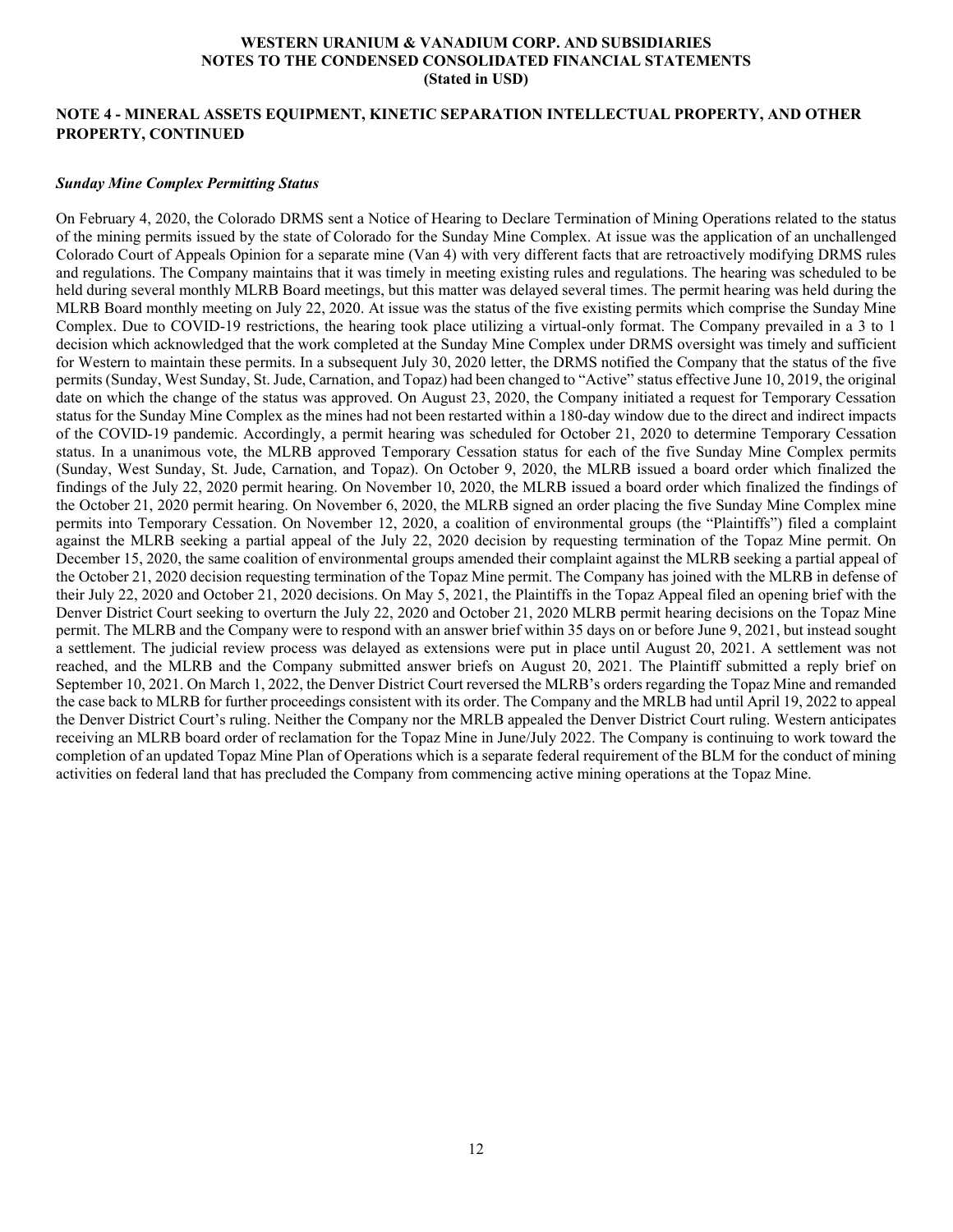# **NOTE 4 - MINERAL ASSETS EQUIPMENT, KINETIC SEPARATION INTELLECTUAL PROPERTY, AND OTHER PROPERTY, CONTINUED**

#### *Kinetic Separation Intellectual Property*

The Kinetic Separation intellectual property was acquired in Western's acquisition of Black Range on September 16, 2015. Previously Black Range acquired its Kinetic Separation assets in the dissolution of a joint venture on March 17, 2015, through the acquisition of all the assets of the joint venture and received a 25-year license to utilize all of the patented and unpatented technology owned by the joint venture. The technology license agreement for patents and unpatented technology became effective as of March 17, 2015, for a period of 25 years, until March 16, 2040. There are no remaining license fee obligations, and there are no future royalties due under the agreement. The Company has the right to sub-license the technology to third parties. The Company may not sell or assign the Kinetic Separation license; however, the license could be transferred in the case of a sale of the Company. The Company has developed improvements to Kinetic Separation during the term of the license agreement and retains ownership of, and may obtain patent protection on, any such improvements developed by the Company.

The Kinetic Separation patent was filed on September 13, 2012 and granted on February 14, 2014 by the United States Patent Office. The patent is effective for a period of 20 years until September 13, 2032. This patent is supported by two provisional patent applications. The provisional patent applications expired after one year but were incorporated in the U.S. Patent by reference and claimed benefit prior to their expirations. The status of the patent and two provisional patent applications has not changed subsequent to the 2014 patent grant. The Company has the continued right to use any patented portion of the Kinetic Separation technology that enters the public domain subsequent to the patent expiration.

The Company anticipates Kinetic Separation will improve the efficiency of the mining and processing of the sandstone-hosted ore from Western's conventional mines through the separation of waste from mineral bearing-ore, potentially reducing transportation, mill processing, and mill tailings costs. Kinetic Separation is not currently in use or being applied at any Company mines. The Company views Kinetic Separation as a cost saving technology, which it will seek to incorporate into ore production subsequent to commencing scaled production levels. There are also alternative applications, which the Company has explored.

#### *Mining Equipment Purchases*

During the three months ended March 31, 2022 and 2021, Western purchased \$369,900 and \$65,000, respectively, in mining equipment and vehicles.

# **NOTE 5 - ACCOUNTS PAYABLE AND ACCRUED LIABILITIES**

Accounts payable and accrued liabilities consisted of:

|                                                | As of          |                   |  |  |  |  |
|------------------------------------------------|----------------|-------------------|--|--|--|--|
|                                                | March 31, 2022 | December 31, 2021 |  |  |  |  |
| Trade accounts payable                         | 340,265        | 510.831           |  |  |  |  |
| Accrued liabilities                            | 163.991        | 188,762           |  |  |  |  |
| Total accounts payable and accrued liabilities | 504,256        | 699.593           |  |  |  |  |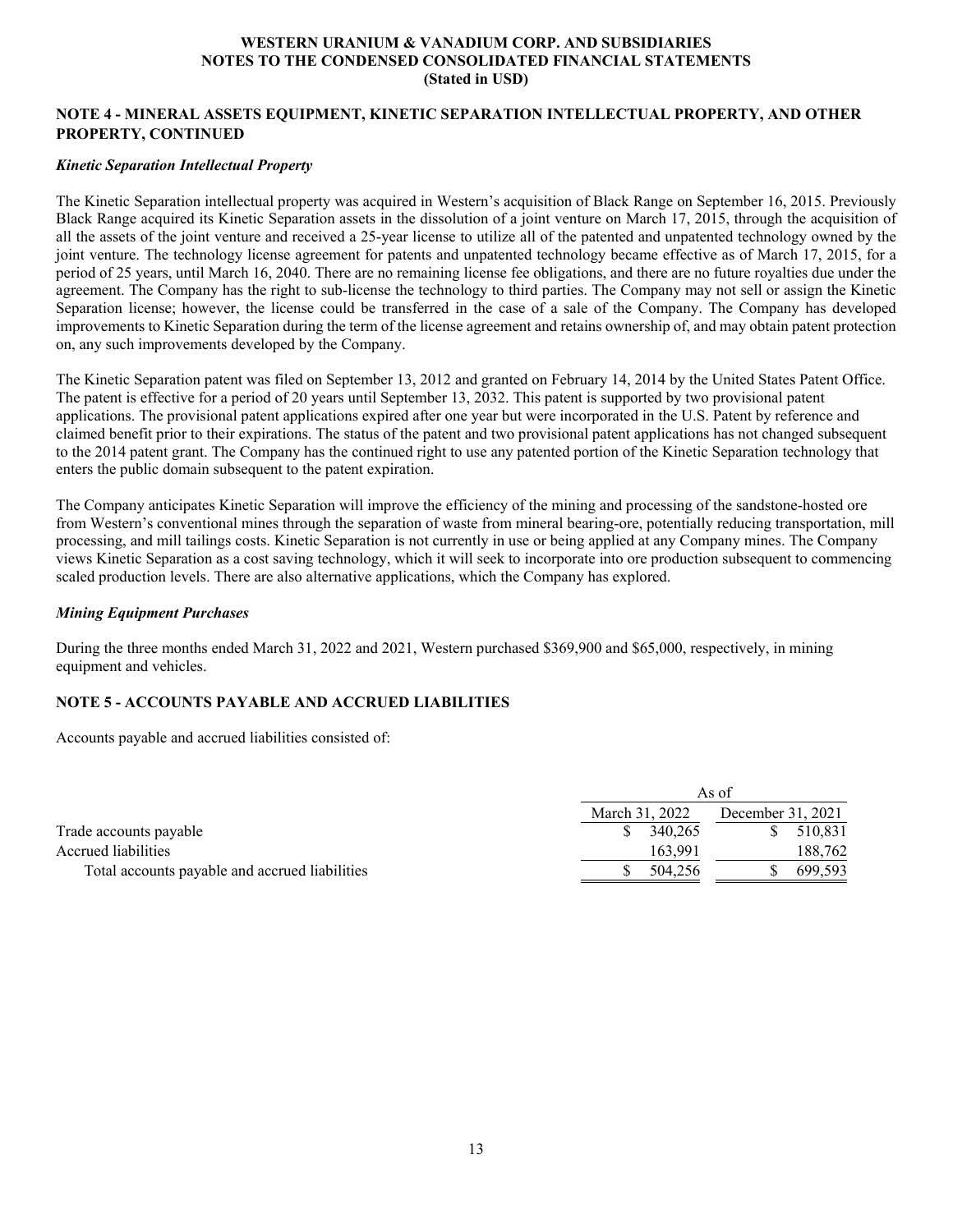# **NOTE 6– COMMITMENTS AND CONTINGENCIES**

# *Supply Contract*

In December 2015, the Company signed a uranium concentrates supply agreement with a major United States utility company for delivery commencing in 2018 and continuing for a five-year period through 2022. On March 8, 2021, the Company entered into an agreement with a third party to complete the Year 4 (2021) uranium concentrate delivery. The Company paid \$78,000 in April 2021 to the assignee for which the assignee made the delivery in May 2021. In April 2022, in satisfaction of the Year 5 delivery under its supply contract, the Company delivered 125,000 lbs of uranium concentrate from its prepaid uranium concentrate inventory. This delivery of uranium concentrate resulted in a sale of \$7,130,000, at a price of \$57.04 per pound. In May 2022, the Company received the cash proceeds from this sale (See note 11).

#### *Strategic Acquisition of Physical Uranium*

In May 2021, the Company executed a binding agreement to purchase 125,000 pounds of natural uranium concentrate at \$32.16 per pound. In December 2021, the Company paid \$4,020,000, in connection with its full prepayment of the purchase price for 125,000 pounds of natural uranium concentrate. This uranium concentrate was subsequently delivered under the terms of the aforementioned uranium concentrates supply agreement in April 2022.

# **NOTE 7- SHARE CAPITAL AND OTHER EQUITY INSTRUMENTS**

#### *Authorized Capital*

The holders of the Company's common shares are entitled to one vote per share. Holders of common shares are entitled to ratably receive such dividends, if any, as may be declared by the board of directors, out of legally available funds. Upon the liquidation, dissolution, or winding down of the Company, holders of common shares are entitled to share ratably in all assets of the Company that are legally available for distribution. As of March 31, 2022 and December 31, 2021, an unlimited number of common shares were authorized for issuance.

#### *Private Placements*

On January 20, 2022, the Company closed a non-brokered private placement of 2,495,575 units at a price of CAD \$1.60 per unit. The aggregate gross proceeds raised in the private placement amounted to CAD \$3,992,920 (USD \$3,011,878 in net proceeds). Each unit consisted of one common share of Western (a "Share") plus one common share purchase warrant of Western (a "Warrant"). Each Warrant entitled the holder to purchase one Share at a price of CAD \$2.50 per Share for a period of three years following the closing date of the private placement. A total of 2,495,575 Shares and 2,495,575 Warrants were issued in the private placement.

#### *Warrant Exercises*

During the three months ended March 31, 2022, an aggregate of 268,204 warrants were exercised for total gross proceeds of \$341,850.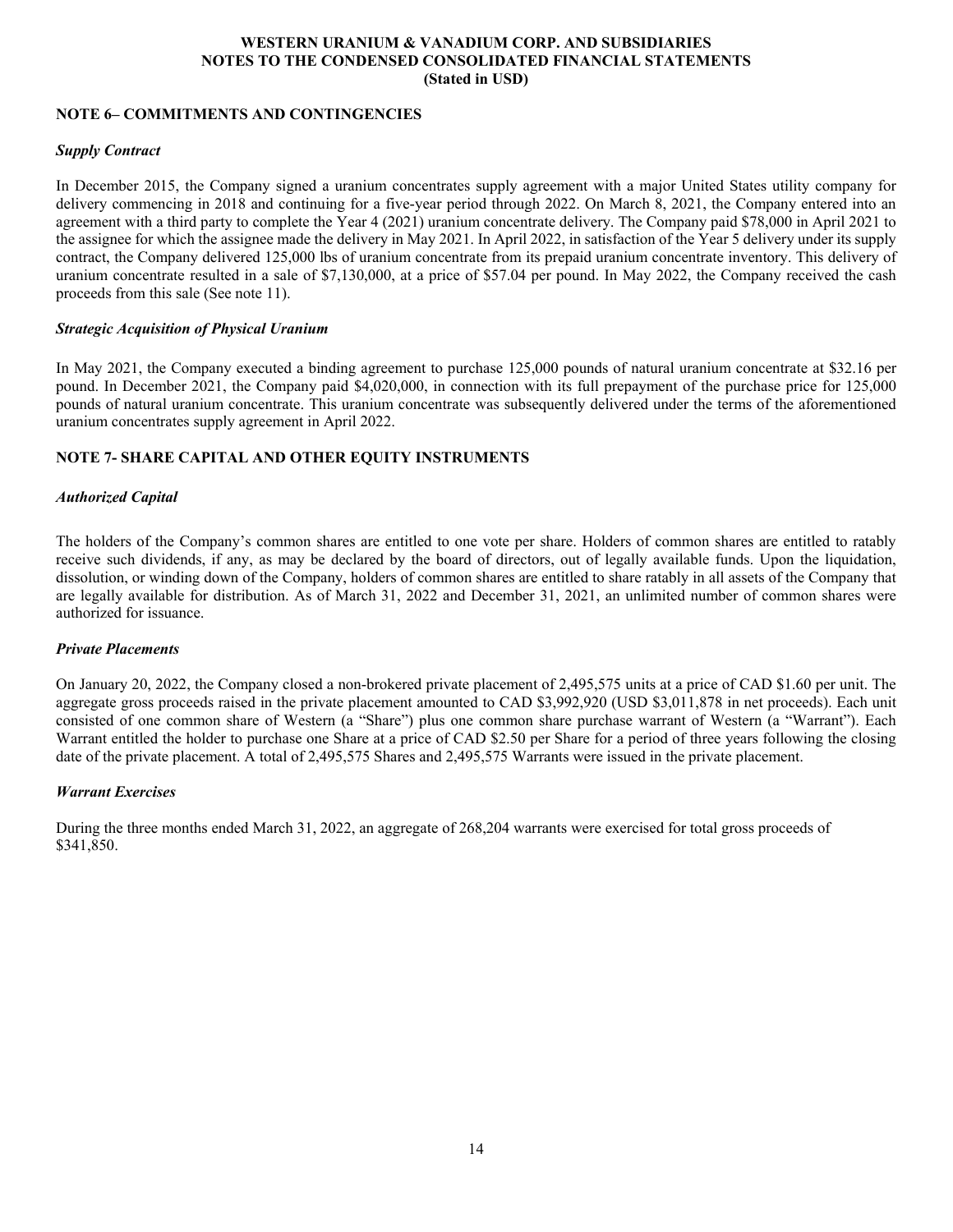# **NOTE 7- SHARE CAPITAL AND OTHER EQUITY INSTRUMENTS, CONTINUED**

#### *Incentive Stock Option Plan*

The Company maintains an Incentive Stock Option Plan (the "Plan") that permits the granting of stock options as incentive compensation. Shareholders of the Company approved the Plan on June 30, 2008 and amendments to the Plan on June 20, 2013. The board of directors approved additional changes to the Plan on September 12, 2015 and as of October 1, 2021.

The purpose of the Plan is to attract, retain, and motivate directors, management, staff, and consultants by providing them with the opportunity, through stock options, to acquire a proprietary interest in the Company and benefit from its growth.

The Plan provides that the aggregate number of common shares for which stock options may be granted will not exceed 10% of the issued and outstanding common shares at the time stock options are granted. As of March 31, 2022, a total of 41,836,901 common shares were outstanding, and at that date the maximum number of stock options eligible for issue under the Plan was 4,183,690.

#### *Stock Options*

On February 10, 2022, the Company granted options under the Plan for the purchase of an aggregate of 900,000 common shares to five individuals consisting of directors and officers of the Company. The options have a five year term, an exercise price of CAD \$1.76 (US \$1.41 as of March 31, 2022) and vest equally in thirds commencing initially on the date of grant and thereafter on April 1, 2022, and July 1, 2022.

The Company utilized the Black-Scholes option pricing model to determine the fair value of these stock options, using the assumptions as outlined below.

|                                          | February 10, 2022 |
|------------------------------------------|-------------------|
| <b>Stock Price</b>                       | CAD \$1.76        |
| <b>Exercise Price</b>                    | CAD \$1.76        |
| Number of Options Granted                | 900,000           |
| Dividend Yield                           | $0\%$             |
| <b>Expected Volatility</b>               | 103.3%            |
| Weighted Average Risk-Free Interest Rate | $1.61\%$          |
| Expected life (in years)                 | 2.6               |

|                                 |                  |          |                       | Weighted     |               |                 |     |                 |
|---------------------------------|------------------|----------|-----------------------|--------------|---------------|-----------------|-----|-----------------|
|                                 |                  | Weighted |                       | Average      | Weighted      |                 |     |                 |
|                                 |                  |          | Average               | Contractual  | Average Grant |                 |     |                 |
|                                 | Number of Shares |          | <b>Exercise Price</b> | Life (Years) |               | Date Fair Value |     | Intrinsic Value |
| Outstanding $-$ January 1, 2022 | 2,324,670        | S        | 1.35                  | 1.67         |               | 0.39            |     | \$528,714       |
| Granted                         | 900,000          |          | 1.41                  |              |               | 0.84            |     |                 |
| Expired                         | (116,670)        |          | 2.00                  |              |               | 0.27            |     |                 |
| Outstanding – March 31, 2022    | 3,108,000        |          | 1.37                  | 2.65         |               | 0.52            |     | 2,291,370       |
| Exercisable – March 31, 2022    | 2,508,000        |          | 1.36                  | 2.06         |               | 0.45            | Jэ. | 1,873,388       |

The Company's stock-based compensation expense related to stock options for the three months ended March 31, 2022 and 2020 was \$495,120 and \$0, respectively, which is included in general and administrative expenses on the Company's condensed consolidated statements of operations and comprehensive loss. As of March 31, 2022 and December 31, 2021, the Company had \$251,074 and \$0 in unamortized stock option expense, respectively.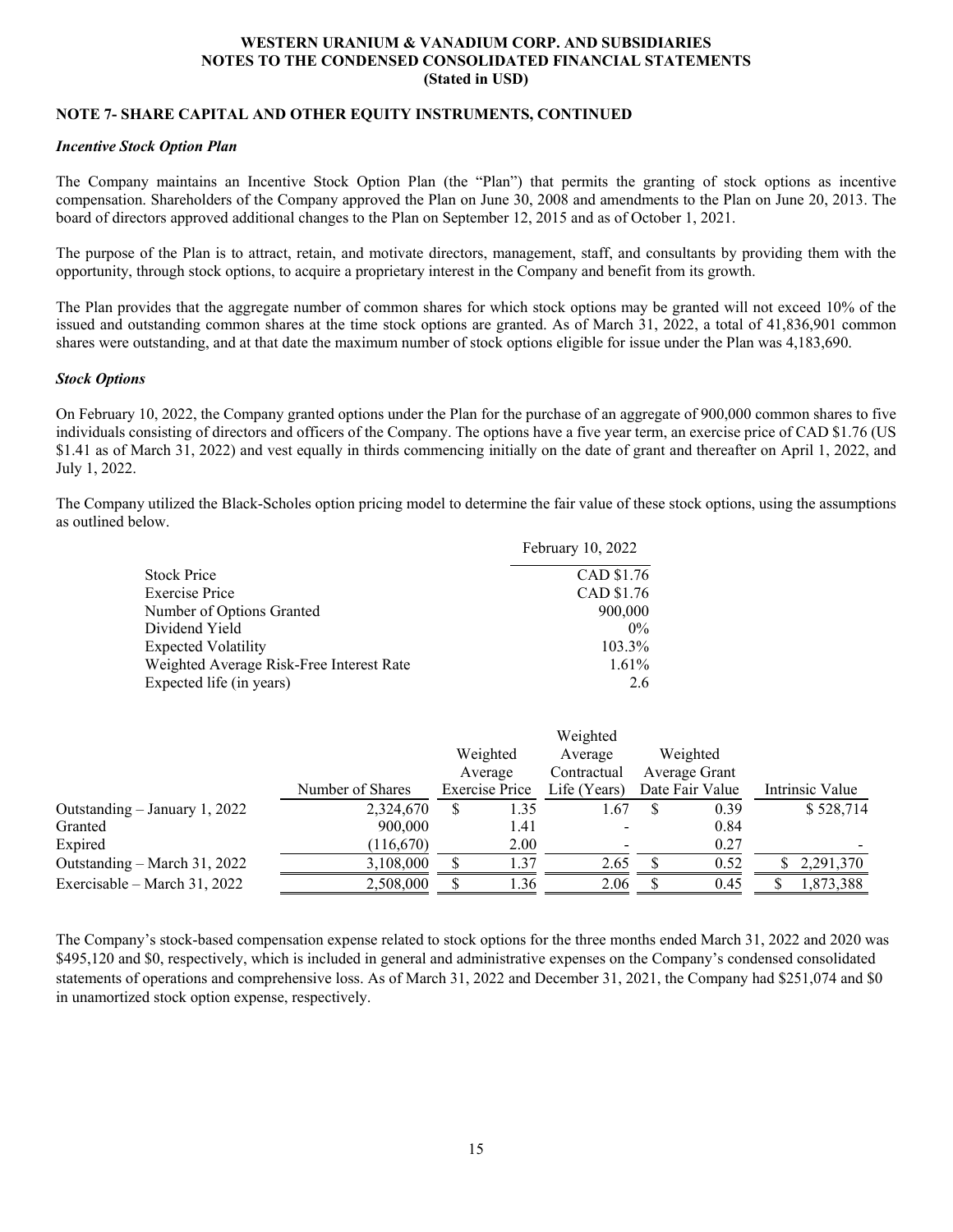# **NOTE 7- SHARE CAPITAL AND OTHER EQUITY INSTRUMENTS, CONTINUED**

#### *Warrants*

|                               |                  |                                           |      | Weighted Average            |                 |
|-------------------------------|------------------|-------------------------------------------|------|-----------------------------|-----------------|
|                               | Number of Shares | Weighted Average<br><b>Exercise Price</b> |      | Contractual Life<br>(Years) | Intrinsic Value |
| Outstanding - January 1, 2022 | 9,735,948        | S                                         | 1.09 | 1.49                        | 3,799,606       |
| Issued                        | 2,517,760        |                                           | 2.00 |                             |                 |
| Exercised                     | (268, 204)       |                                           | 1.28 |                             |                 |
| Expired                       | (634, 424)       |                                           | 2.60 |                             |                 |
| Outstanding – March 31, 2022  | 11,351,080       |                                           | .29  | 1.76                        | 9,278,920       |
| Exercisable - March 31, 2022  | 11,351,080       |                                           | .29  | 1.76                        | 9,278,920       |

# **NOTE 8- MINING EXPENDITURES**

|              | For the Three Months Ended March 31, |        |
|--------------|--------------------------------------|--------|
|              | 2022                                 | 2021   |
| Permits      | 27,767                               | 40,724 |
| Mining costs | 259,870                              | 5,976  |
| Royalties    | 1.401                                | 1,159  |
|              | 289,038                              | 47,859 |

# **NOTE 9- RELATED PARTY TRANSACTIONS AND BALANCES**

The Company has transacted with related parties pursuant to service arrangements in the ordinary course of business, as follows:

Prior to the acquisition of Black Range, Mr. George Glasier, the Company's CEO, who is also a director ("Seller"), transferred his interest in a former joint venture with Ablation Technologies, LLC to Black Range. In connection with the transfer, Black Range issued 25 million shares of Black Range common stock to Seller and committed to pay AUD \$500,000 (USD \$374,499 as of March 31, 2022) to Seller within 60 days of the first commercial application of the kinetic separation technology. Western assumed this contingent payment obligation in connection with the acquisition of Black Range. At the date of the acquisition of Black Range, this contingent obligation was determined to be probable. Since the deferred contingent consideration obligation is probable and the amount is estimable, the Company recorded the deferred contingent consideration as an assumed liability in the amount of \$374,499 and \$362,794 as of March 31, 2022 and December 31, 2021, respectively.

The Company also owed Mr. Glasier reimbursable expenses in the amount of \$21,000 and \$65,753 as of March 31, 2022 and December 31, 2021, respectively.

# **NOTE 10– COVID-19**

The world has been, and continues to be, impacted by the COVID-19 pandemic. COVID-19, and measures to prevent its spread, impacted our business in a number of ways. The impact of these disruptions and the extent of their adverse impact on the Company's financial and operating results will be dictated by the length of time that such disruptions continue, which will, in turn, depend on the currently unpredictable duration and severity of the impacts of COVID-19, and among other things, the impact of governmental actions imposed in response to COVID-19 and individuals' and companies' risk tolerance regarding health matters going forward and developing strain mutations. To date, COVID-19 has primarily caused Western delays in reporting, regulatory matters, and operations. Most notably, the Company initiated a request for Temporary Cessation status for the Sunday Mine Complex in August 2020 as the mines had not been restarted within the 180-day window due to the direct and indirect impacts of the COVID-19 pandemic. The Van 4 Mine reclamation process was delayed because of COVID-19 pandemic lockdowns. The need to observe quarantine periods also caused a limited loss of manpower and delay to the 2021/2022 Sunday Mine Complex project. The COVID-19 pandemic has limited and continues to limit Western's participation in industry and investor conference events. The Company is continuing to monitor COVID-19and its subvariants and the potential impact of the pandemic on the Company's operations.